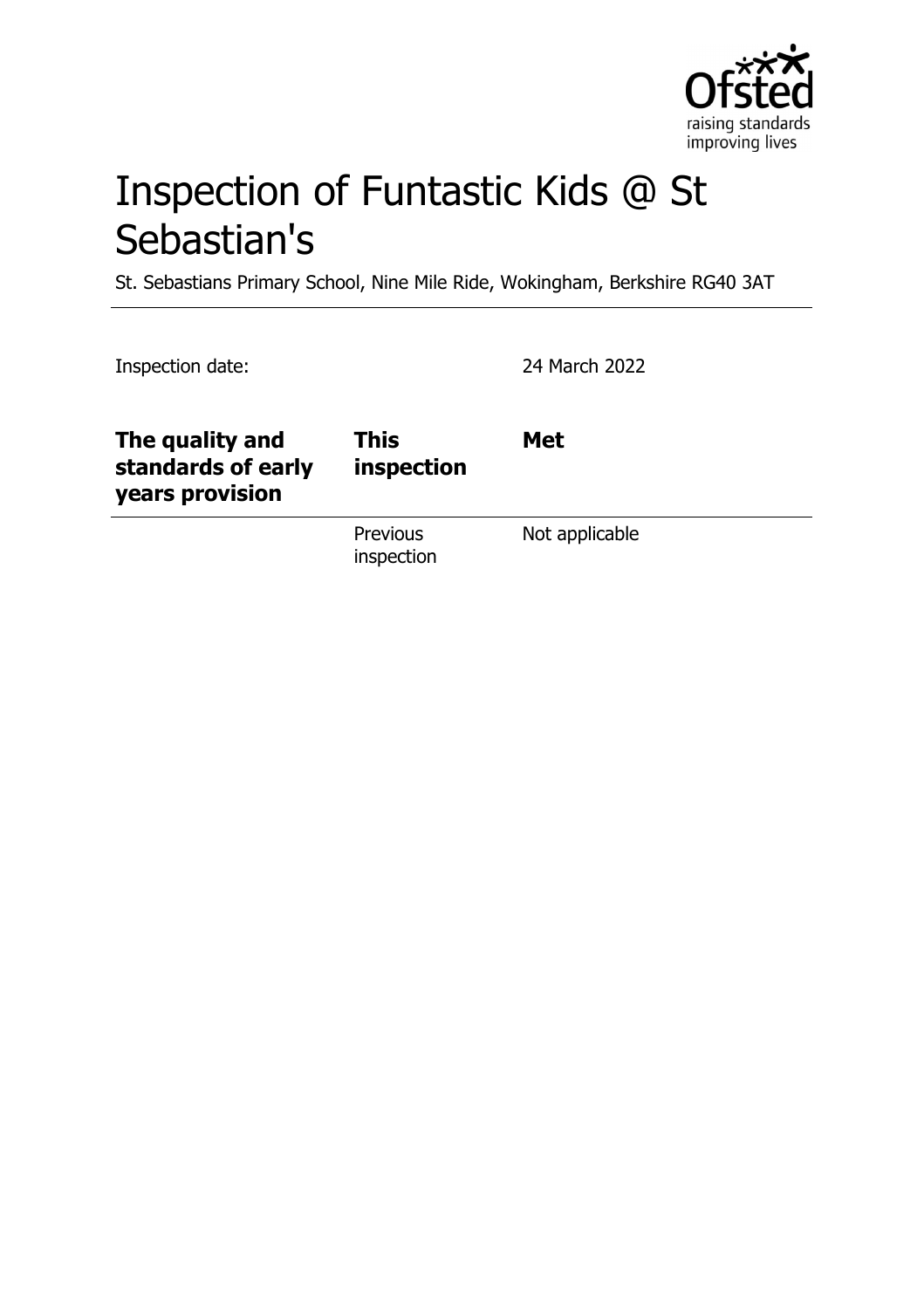

# **What is it like to attend this early years setting?**

#### **This provision meets requirements**

Children arrive at the club happy and are excited to take part in the activities on offer. They are well supported by staff, who are warm and welcoming. Children are confident and secure and have good relationships with staff and their friends. New children settle into the club well. Staff pay close attention to their emotional needs, giving reassurance and talking to them about their new surroundings and environment. This helps children form positive and trusting relationships with staff.

Children's physical development is promoted effectively. They are given plenty of time and space to be active. They balance and climb on the outdoor play equipment and play a variety of games with balls in the extensive playground. Staff join in and are good role models. Older children help the younger children cross the monkey bars. They give them lots of praise when they achieve this. Children are kind and considerate towards each other and demonstrate good manners. For example, when one child fell over, another child writes them a note to say they are a great friend. Children of all ages behave well. Older children are good, positive role models to younger children.

### **What does the early years setting do well and what does it need to do better?**

- Staff have a good understanding of out-of-school care. They ensure that children can relax and socialise with their friends. Staff balance this well with opportunities for children to engage in stimulating activities that support their formal learning.
- $\blacksquare$  Children form strong friendships and enjoy one another's company as they take part in activities, such as games, crafts and sports. This helps children to build on their social, physical and creative skills.
- $\blacksquare$  Staff engage with children enthusiastically during meaningful conversations, listening to children's views and opinions. For example, staff chat to children about outside pursuits, such as which karate belt children are working towards.
- $\blacksquare$  Children enjoy the experiences that let them practise what they know and can do. Staff talk to children to find out what their interests are, and ensure they have opportunities to play in a way that is creative and imaginative. For example, children use a range of resources to decorate Mothering Sunday gifts and create structures with straws, paper and glue to create 'flower bouquets' to take home.
- $\blacksquare$  Staff support children to follow good hygiene practices, such as washing their hands prior to meals and snacks. Children understand the routines and remember to tell a member of staff when they are going to go to the toilet, to support their safety and security.
- $\blacksquare$  Teachers deliver younger children to the club and staff talk to teachers at these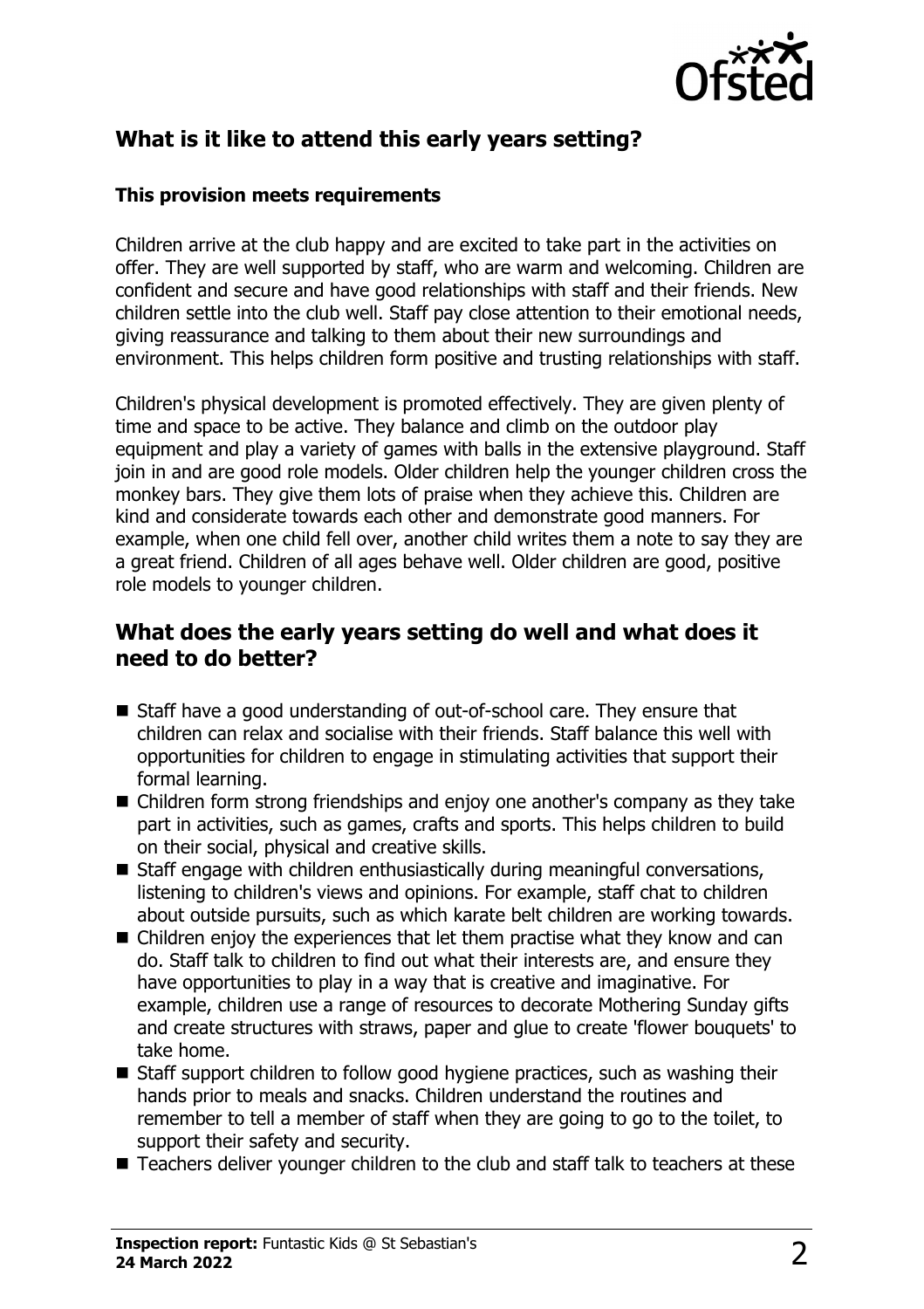

times. This helps to support the partnership working between the club and school. However, the manager has identified that she would like to further improve the links created between the club and the teachers at school, to contribute further to meeting children's needs consistently.

- Professional development is strong. Staff say that they are very well supported. Newer members of staff value the support that they are given. For example, staff have the opportunity to share ideas and practices regularly from other clubs ran by the provider as well as attend whole team training sessions on a regular basis. Robust supervision procedures help to ensure that staff are suitable to work with children and have a strong understanding of their role.
- Staff support children with school-based tasks, such as homework and reading. This helps parents by reducing the time needed to spend on these at home.
- $\blacksquare$  Parents are highly complimentary about the club. For example, they all name the manager and state what an integral part of the club she is. Parents comment that there was a real sense of loss in the community when the club was not open during the COVID-19 pandemic and were delighted to see the return of the club.

# **Safeguarding**

The arrangements for safeguarding are effective.

Leaders and managers, and all staff have a good understanding of their role to keep children safe. They are aware of the possible indicators that could suggest a child is at risk of harm and know the correct procedure to follow if they have any concerns. They have a good understanding of wider safeguarding matters, such as the 'Prevent' duty guidance. Leaders and managers implement robust recruitment and vetting procedures. This helps to ensure that staff are suitable to work with the children. A thorough induction process ensures that new staff are aware of their role within the club.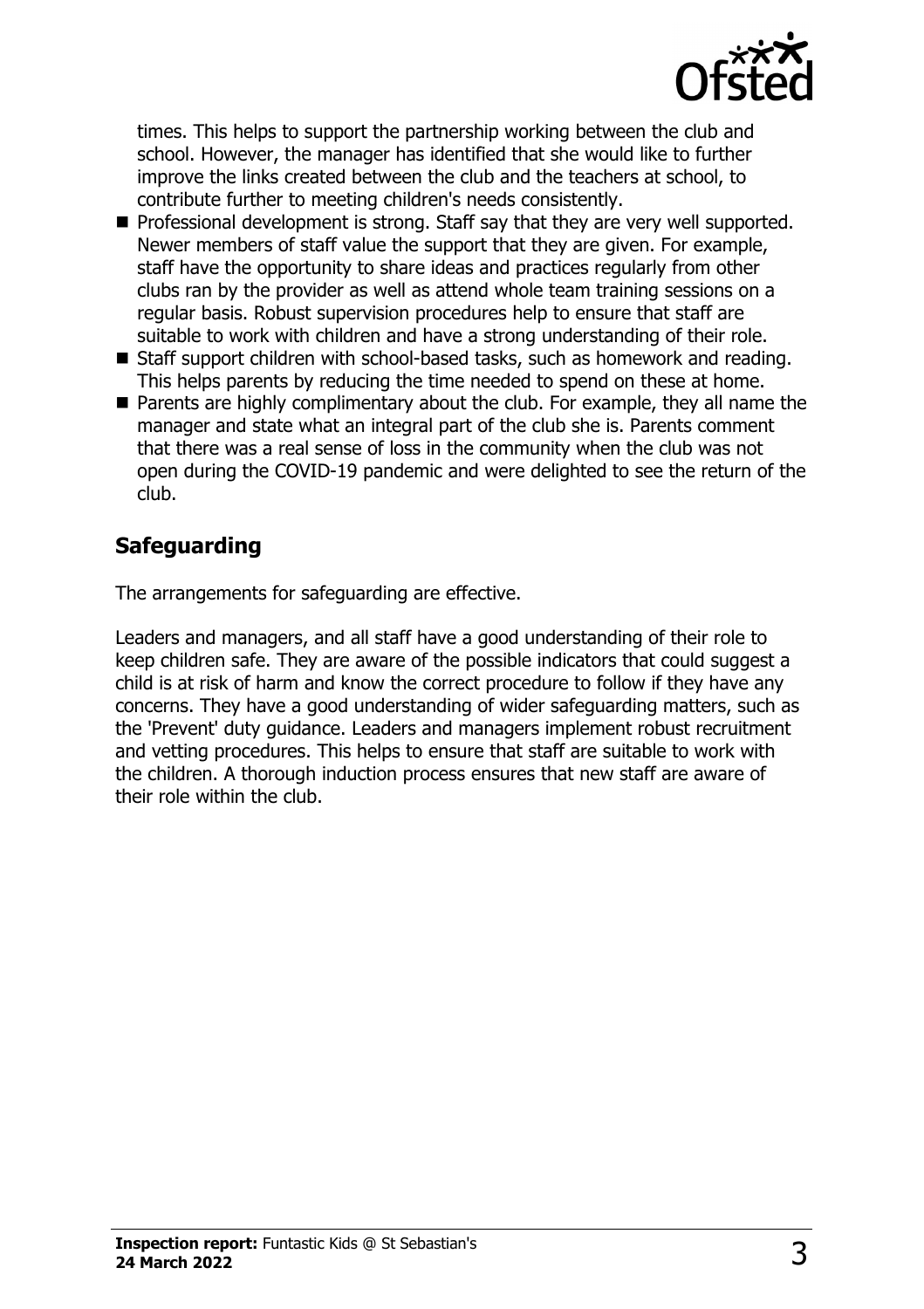

| <b>Setting details</b>                         |                                                                                      |
|------------------------------------------------|--------------------------------------------------------------------------------------|
| Unique reference number                        | 2550377                                                                              |
| <b>Local authority</b>                         | Wokingham                                                                            |
| <b>Inspection number</b>                       | 10215720                                                                             |
| <b>Type of provision</b>                       | Childcare on non-domestic premises                                                   |
| <b>Registers</b>                               | Early Years Register, Compulsory Childcare<br>Register, Voluntary Childcare Register |
| Day care type                                  | Out-of-school day care                                                               |
| Age range of children at time of<br>inspection | $4$ to $8$                                                                           |
| <b>Total number of places</b>                  | 50                                                                                   |
| Number of children on roll                     | 32                                                                                   |
| Name of registered person                      | <b>Funtastic Kids Ltd</b>                                                            |
| Registered person unique<br>reference number   | RP900116                                                                             |
| <b>Telephone number</b>                        | 07931820351                                                                          |
| Date of previous inspection                    | Not applicable                                                                       |

## **Information about this early years setting**

Funtastic Kids @ St Sebastian's registered in 2019. It is located in the grounds of St Sebastian's C of E Primary School, in Wokingham, Berkshire. There is a breakfast club from 7.45am to 8.45am, which operates on a Thursday and Friday. The afterschool club operates from 3.15pm to 6pm, every day, term time only. The club employs five members of staff at the club, two of whom hold qualifications at level 3. The provider is a qualified teacher.

## **Information about this inspection**

**Inspector** Amanda Perkin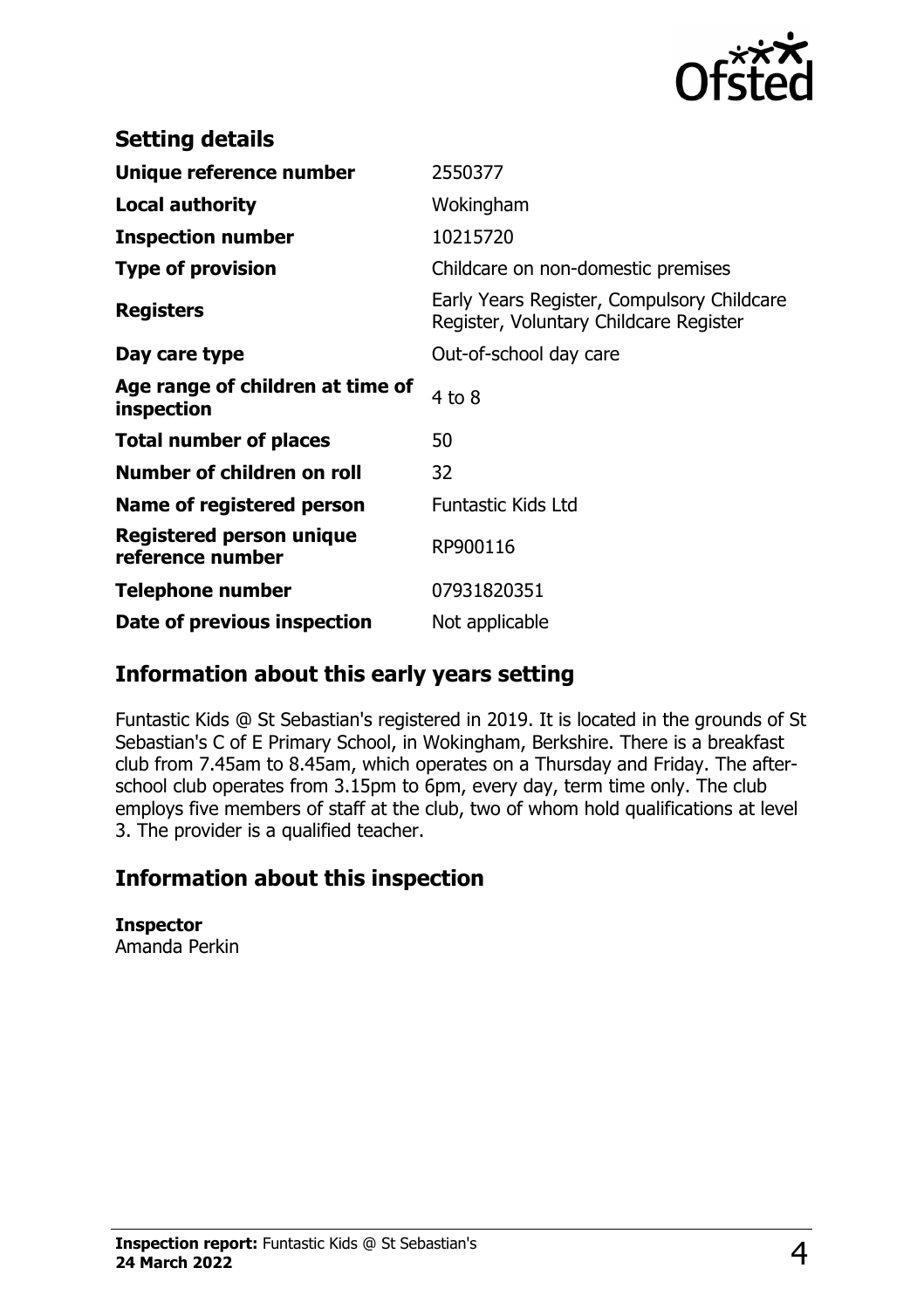

#### **Inspection activities**

- $\blacksquare$  This was the first routine inspection the provider received since the COVID-19 pandemic began. The inspector discussed the impact of the pandemic with the provider and has taken that into account in her evaluation of the provider.
- $\blacksquare$  The early years manager took the inspector around the setting and all areas of the building and discussed how they use the areas to support children's learning.
- The inspector observed activities and the interaction between staff and children.
- $\blacksquare$  The inspector held a meeting with the early years manager and director. They discussed how the club is run and to check that all legal requirements are met.
- $\blacksquare$  The inspector spoke to a number of parents and took account of their views, as well as reviewing written testimonials.

We carried out this inspection under sections 49 and 50 of the Childcare Act 2006 on the quality and standards of provision that is registered on the Early Years Register. The registered person must ensure that this provision complies with the statutory framework for children's learning, development and care, known as the early years foundation stage.

If you are not happy with the inspection or the report, you can [complain to Ofsted](http://www.gov.uk/complain-ofsted-report).